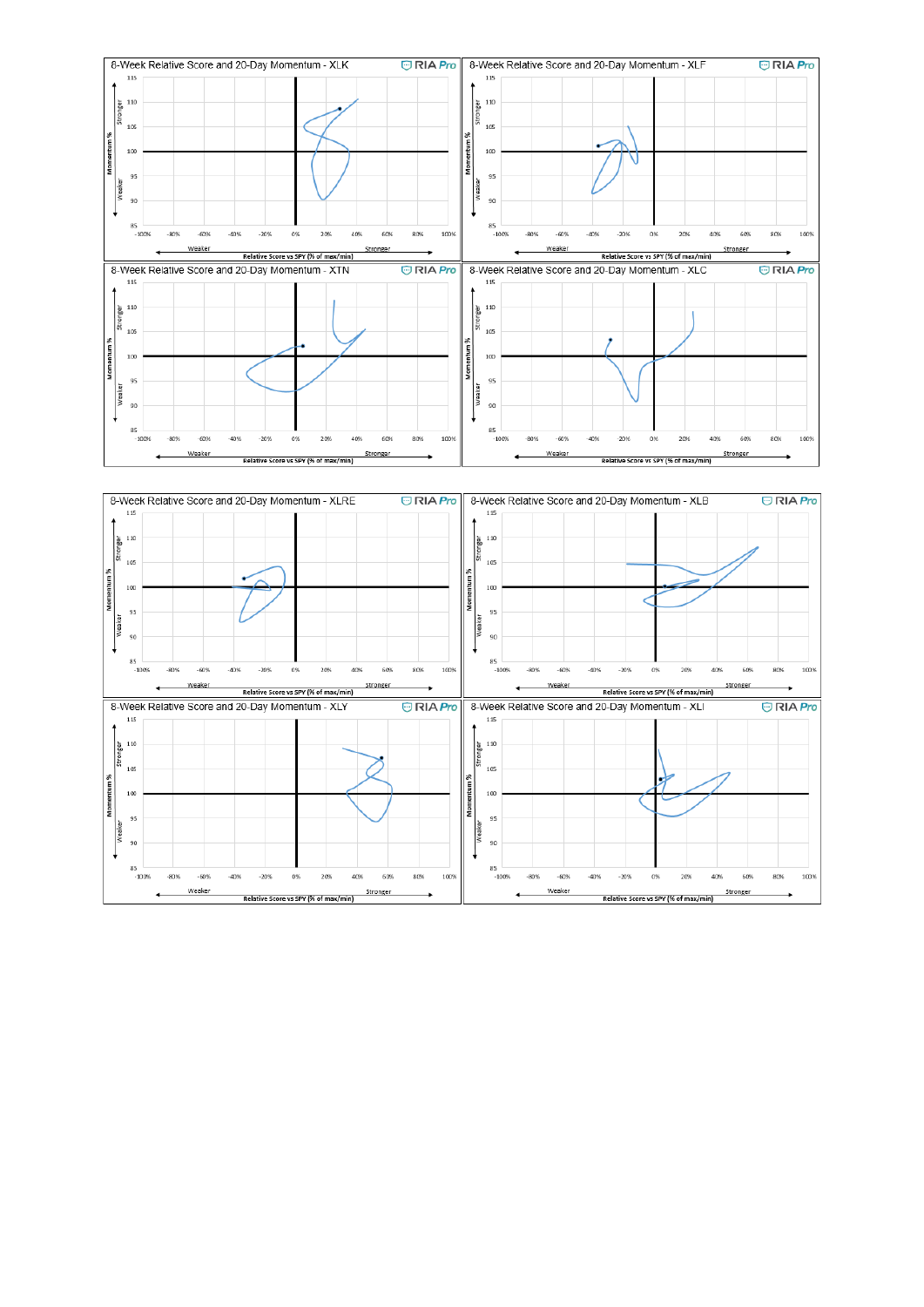## Users Guide

The score is a percentage of the maximum/minimum score, as well as on a normalized basis [\(sigma](https://www.investopedia.com/terms/s/standarddeviation.asp)) for the last 200 trading days. Assets with scores over or under +/-60% and sigmas over or under +/-2 are likely to either consolidate or change trend. When both the score and sigma are above or below those key levels simultaneously, the signal is stronger.

The first set of four graphs below are relative value-based, meaning the technical analysis score and sigma is based on the ratio of the asset to its benchmark. The second set of graphs is computed solely on the price of the asset. Lastly, we present "Sector spaghetti graphs" which compare momentum and our score over time to provide further current and historical indications of strength or weakness. The square at the end of each squiggle is the current reading. The top right corner is the most bullish, while the bottom left corner the most bearish.

The technical value scorecard report is just one of many tools that we use to assess our holdings and decide on potential trades. This report may send a strong buy or sell signal, but we may not take any action if other research and models do not affirm it.

The ETFs used in the model are as follows:

- Staples XLP
- Utilities XLU
- Health Care XLV
- Real Estate XLRE
- Materials XLB
- Industrials XLI
- Communications XLC
- Banking XLF
- Transportation XTN
- Energy XLE
- Discretionary XLY
- S&P 500 SPY
- Value IVE